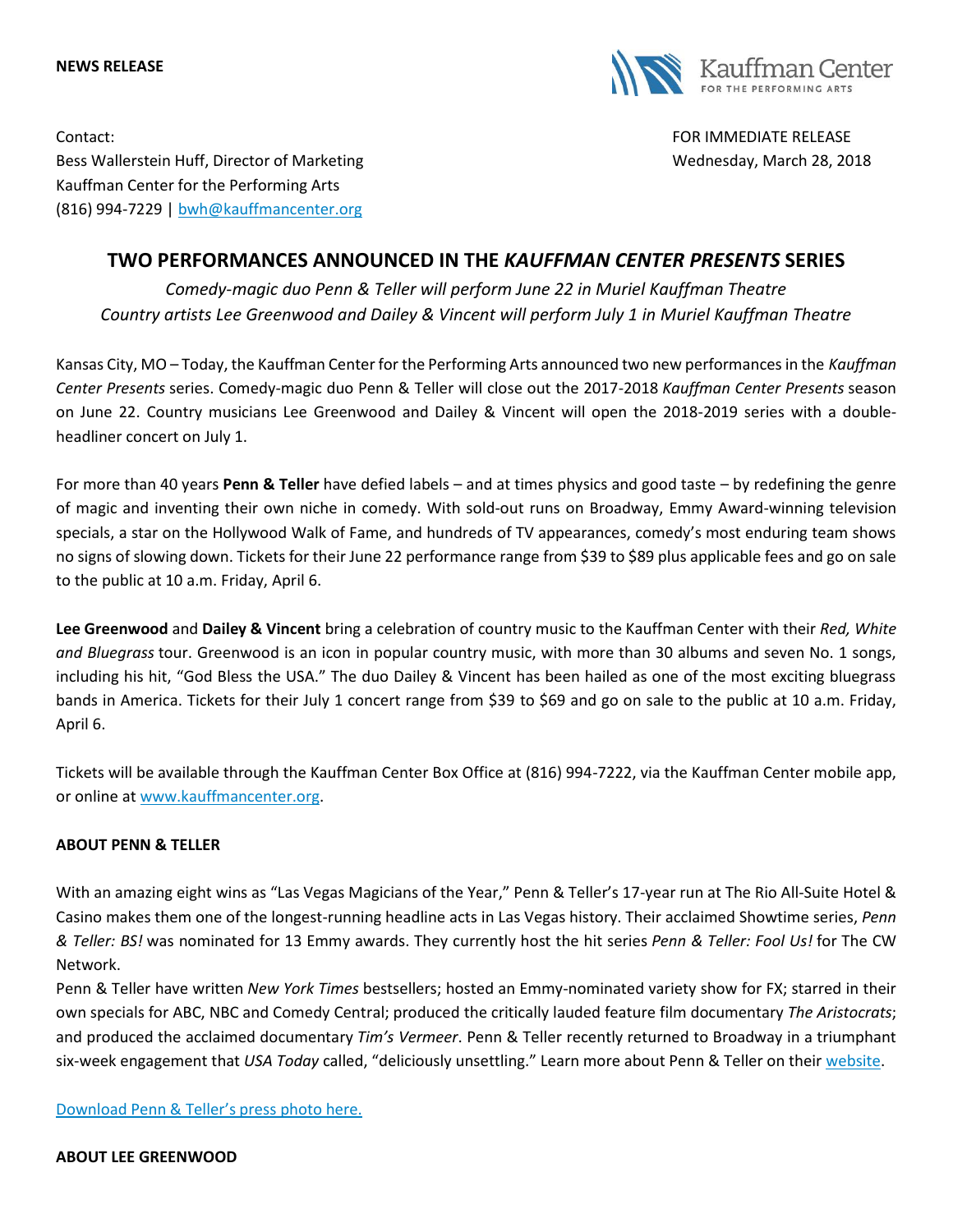Lee Greenwood has been recognized with awards from the GRAMMYs, the Country Music Association and the Academy of Country Music. Greenwood's hits include "It Turns Me Inside Out," "I Don't Mind the Thorns If You're the Rose" and "Somebody's Gonna Love You." His patriotic song "God Bless the USA" has been a top five country single three times – in 1991, 2001 and 2003. He released a children's book based on the song's lyrics in 2015. Greenwood's most recent album, *I Want to Be in Your World*, features a guest spot from Michael McDonald and original songs, including one with Greenwood on saxophone, an instrument he started playing at age 12. Learn more about Lee Greenwood on his [website.](http://tracking.wordfly.com/click?sid=MTc4Xzg3MTBfMTMxMTFfNjczOA&l=e51083e6-292d-e811-bcb0-e61f134a8c87&utm_source=wordfly&utm_medium=email&utm_campaign=Release%3APennandTeller%2CLeeGreenwood&utm_content=version_A&sourceNumber=)

# [Download Lee Greenwood's press photo here](http://tracking.wordfly.com/click?sid=MTc4Xzg3MTBfMTMxMTFfNjczOA&l=e61083e6-292d-e811-bcb0-e61f134a8c87&utm_source=wordfly&utm_medium=email&utm_campaign=Release%3APennandTeller%2CLeeGreenwood&utm_content=version_A&sourceNumber=).

# **ABOUT DAILEY & VINCENT**

Jamie Dailey and Darrin Vincent's contagious brand of traditional country, bluegrass and gospel music has earned them three GRAMMY nominations, induction into the Grand Ole Opry, and a Dailey & Vincent exhibit at the Bluegrass Music Hall of Fame. The duo has been praised for the instinctive vocal blends of Dailey's tenor and Vincent's reedy harmonies. Dailey & Vincent have garnered attention with their national television series, *The Dailey & Vincent Show*, on RFD TV and more than 500 airings of their PBS special, *Dailey & Vincent ALIVE – In Concert*. The group's most recent album, *Dailey & Vincent ALIVE*, debuted at No. 1 on the Billboard bluegrass charts. Learn more about Dailey & Vincent on their [website.](http://tracking.wordfly.com/click?sid=MTc4Xzg3MTBfMTMxMTFfNjczOA&l=e71083e6-292d-e811-bcb0-e61f134a8c87&utm_source=wordfly&utm_medium=email&utm_campaign=Release%3APennandTeller%2CLeeGreenwood&utm_content=version_A&sourceNumber=)

[Download Dailey & Vincent's press photo here](http://tracking.wordfly.com/click?sid=MTc4Xzg3MTBfMTMxMTFfNjczOA&l=e81083e6-292d-e811-bcb0-e61f134a8c87&utm_source=wordfly&utm_medium=email&utm_campaign=Release%3APennandTeller%2CLeeGreenwood&utm_content=version_A&sourceNumber=).

# *KAUFFMAN CENTER PRESENTS* **SERIES SCHEDULE\***

The *Kauffman Center Presents* series features extraordinary and diverse artists from a variety of musical genres and performance styles. Upcoming events include:

# **2017-2018** *Kauffman Center Presents* **events:**

- Tuesday, May 1 *National Geographic Live*: NASA Astronaut Terry Virts View from Above 7:30 p.m. May 1, Muriel Kauffman Theatre
- Sunday, May 13 *Alan Cumming: Legal Immigrant* 7 p.m., Helzberg Hall
- Tuesday, June 5 *National Geographic Live*: Photographer/Filmmaker & Writer Pete McBride & Kevin Fedarko Between River and Rim – 7:30 p.m., Muriel Kauffman Theatre
- Thursday, June 7 David Byrne: *American Utopia Tour* 7:30 p.m., Muriel Kauffman Theatre
- Saturday, June 16 Diana Krall: *Turn Up The Quiet World Tour 2018* 7:30 p.m., Muriel Kauffman Theatre
- Friday, June 22 Penn & Teller 7:30 p.m., Muriel Kauffman Theatre

# **2018-2019** *Kauffman Center Presents* **events:**

- Sunday, July 1 *Red, White and Bluegrass: Lee Greenwood and Dailey & Vincent* 7 p.m., Muriel Kauffman Theatre
- Monday, August 6 *A Paranormal Evening with Alice Cooper* 7:30 p.m., Muriel Kauffman Theatre
- Sunday, August 19 *Happy Together Tour 2018* 7 p.m., Muriel Kauffman Theatre
- Sunday, September 9 Punch Brothers 7 p.m., Muriel Kauffman Theatre
- Wednesday, October 3 Black Violin 7:30 p.m., Muriel Kauffman Theatre
- Wednesday, October 24 Chanticleer 7 p.m., Helzberg Hall